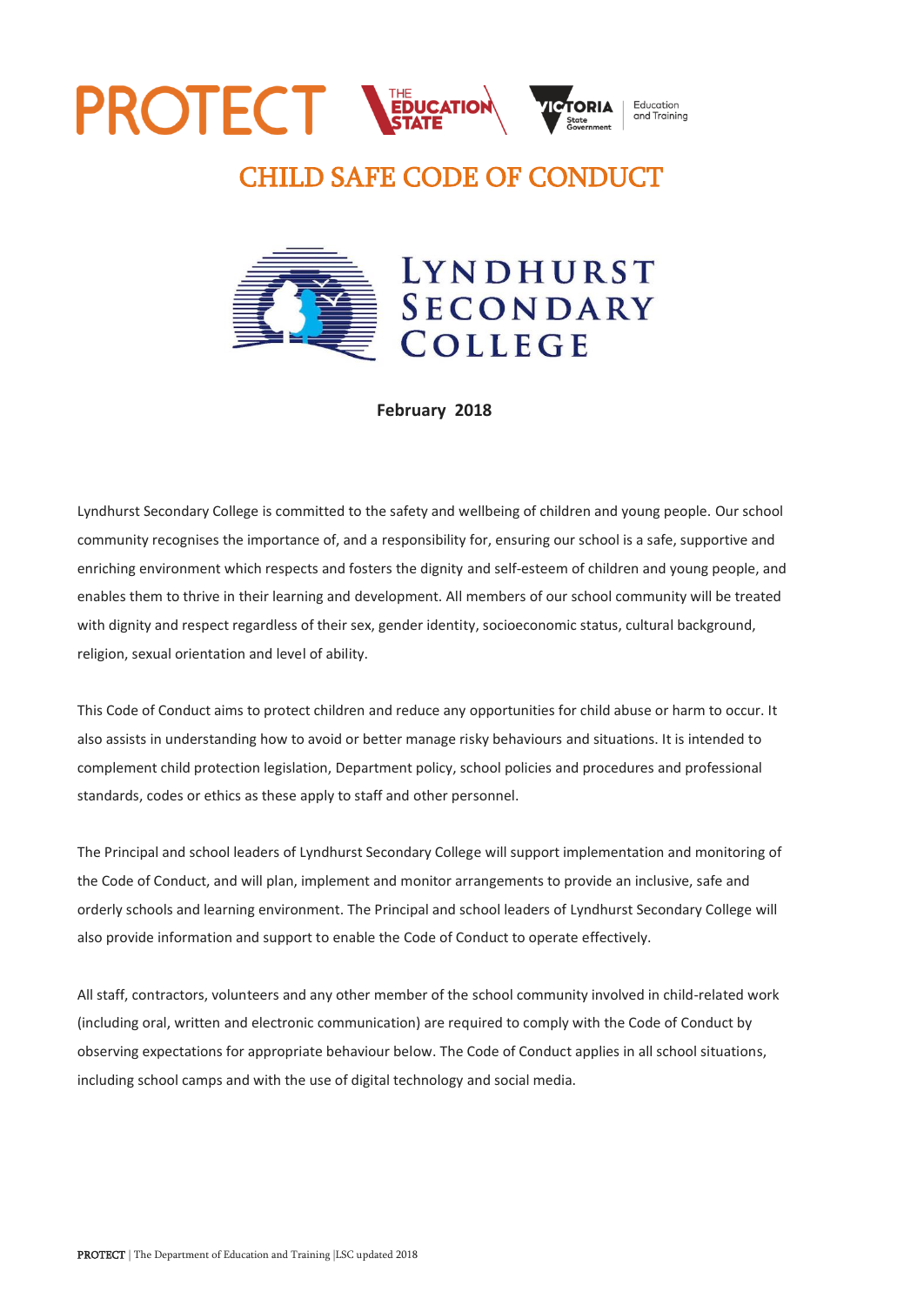#### **Acceptable behaviours**

As staff, volunteers, contractors, and any other member of the school community involved in child-related work individually, we are responsible for supporting and promoting the safety of children by:

- upholding the Collegel's statement of commitment to child safety at all times and adhering to the school's child safe policy
- treating students and families in the school community with respect both within the school environment and outside the school environment as part of normal social and community activities
- listening and responding to the views and concerns of students, particularly if they are telling you that they or another child has been abused or that they are worried about their safety/the safety of another child
- promoting the cultural safety, participation and empowerment of Aboriginal and Torres Strait Islander students
- promoting the cultural safety, participation and empowerment of students with culturally and/or linguistically diverse backgrounds
- promoting the safety, participation and empowerment of students with a disability
- reporting any allegations of child abuse<sup>1</sup> or other child safety concerns to the College's Child Safety Officers, Wellbeing staff and/or Principal class
- understanding and complying with all reporting or disclosure obligations (including mandatory reporting) as they relate to protecting children from harm or abuse
- if child abuse is suspected, ensuring as quickly as possible that the student(s) are safe and protected from harm

#### **Unacceptable behaviours**

 $\overline{a}$ 

As staff, volunteers, contractors, and any other member of the school community involved in child-related work we must not:

- ignore or disregard any concerns, suspicions or disclosures of child abuse
- develop a relationship with any student that could be seen as favouritism or amount to 'grooming' behaviour (for example, offering gifts)
- exhibit behaviours or engage in activities with students which may be interpreted as abusive and not justified by the educational, therapeutic, or service delivery context
- ignore behaviours by other adults towards students when they appear to be overly familiar or inappropriate
- discuss content of an intimate nature or use sexual innuendo with students, except where it occurs relevantly in the context of parental guidance, delivering the education curriculum or a therapeutic setting

<sup>&</sup>lt;sup>1</sup> Child abuse includes any instance of physical or sexual abuse (including grooming), emotional or psychological harm, neglect and family violence involving a child.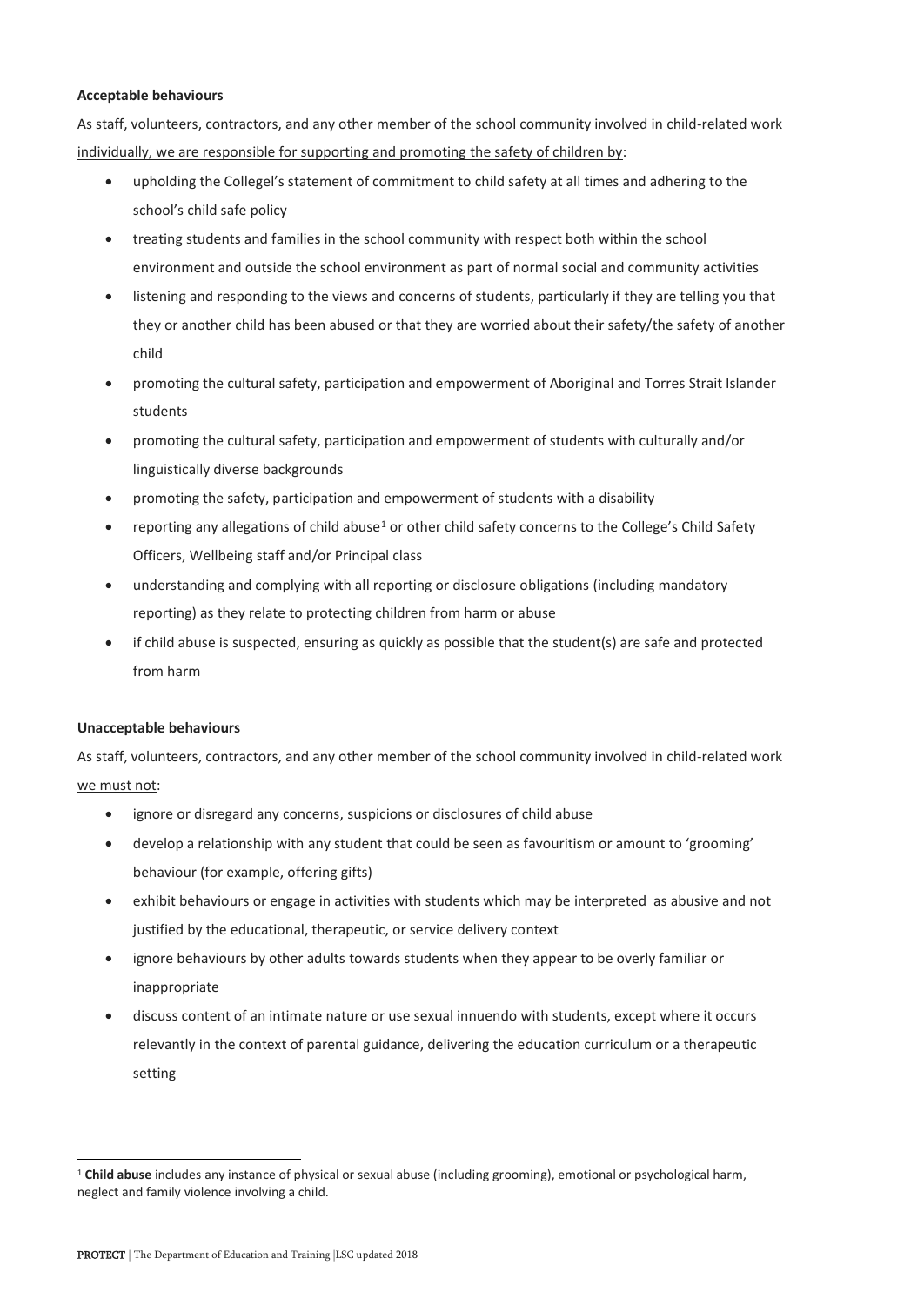- treat a child unfavourably because of their disability, age, gender, race, culture, vulnerability, sexuality, religion or ethnicity
- communicate directly with a student through personal or private contact channels (including by social media, email, instant messaging, texting etc) except where that communication is reasonable in all the circumstances, related to school work or extra-curricular activities or where there is a safety concern or other urgent matter
- photograph or video a child in a school environment except in accordance with College policy or where required for duty of care purposes $2$
- in the school environment or at other College events where students are present, consume alcohol contrary to College policy<sup>3</sup> or take illicit drugs under any circumstances

#### **Commitment to gender equality**

We recognise that our College is a place where all members of the school community deserve to feel respected, safe, and valued. As staff, volunteers, contractors, and other member of the school community, we will:

- Actively promote gender equality and speak out against gender-based violence
- Contribute to professional learning for the planning and implementation of the whole school approach to promote respectful relationships and gender equality
- Contribute to professional learning relating to gender equality, the prevention of gender-based violence and Respectful Relationships education
- Contribute to a school culture of gender equality and identify gaps in limitations in existing culture, policies and practices in gender equality
- Provide feedback on gender equality in the workplace
- Contribute to key actions that promote gender equality, in order to prevent gender-based violence
- Where required, engage with external experts for advice and support in promoting gender equality and respectful relationships among staff and students
- Where required, contribute to building partnerships with expert family violence services to increase school capacity to respond to students and staff who experience, witness or perpetrate gender-based violence
- Commit to continual improvement and evaluation of Respectful Relationships Education

### **Breaches of the Child Safe Code of Conduct**

 $\overline{a}$ 

Breaches of the *Child Safe Code of Conduct* will result in appropriate action being taken. Such action, depending upon the breach, may include a formal discussion with principal class; formal action following advice from Conduct and Ethics, and/or Victorian Police intervention, as a result of a criminal act.

<sup>&</sup>lt;sup>2</sup> SPAG[: http://www.education.vic.gov.au/school/principals/spag/safety/pages/photoandfilm.aspx](http://www.education.vic.gov.au/school/principals/spag/safety/pages/photoandfilm.aspx) . The policy says the school should get consent before taking and publishing photos of a student. This applies every time a photo is taken. The same policy applies for excursions and school activities.

<sup>&</sup>lt;sup>3</sup> SPAG[: http://www.education.vic.gov.au/school/principals/spag/safety/pages/alcohol.aspx.](http://www.education.vic.gov.au/school/principals/spag/safety/pages/alcohol.aspx) The policy says the school must obtain school council approval before alcohol can be consumed on school grounds or at a school activity. The policy says staff members should not consume alcohol during camps and excursions. It is silent on whether they can consume alcohol at other school events where students are present, this is a matter that the school needs to decide upon – draft text is provided in the guidance fact sheet